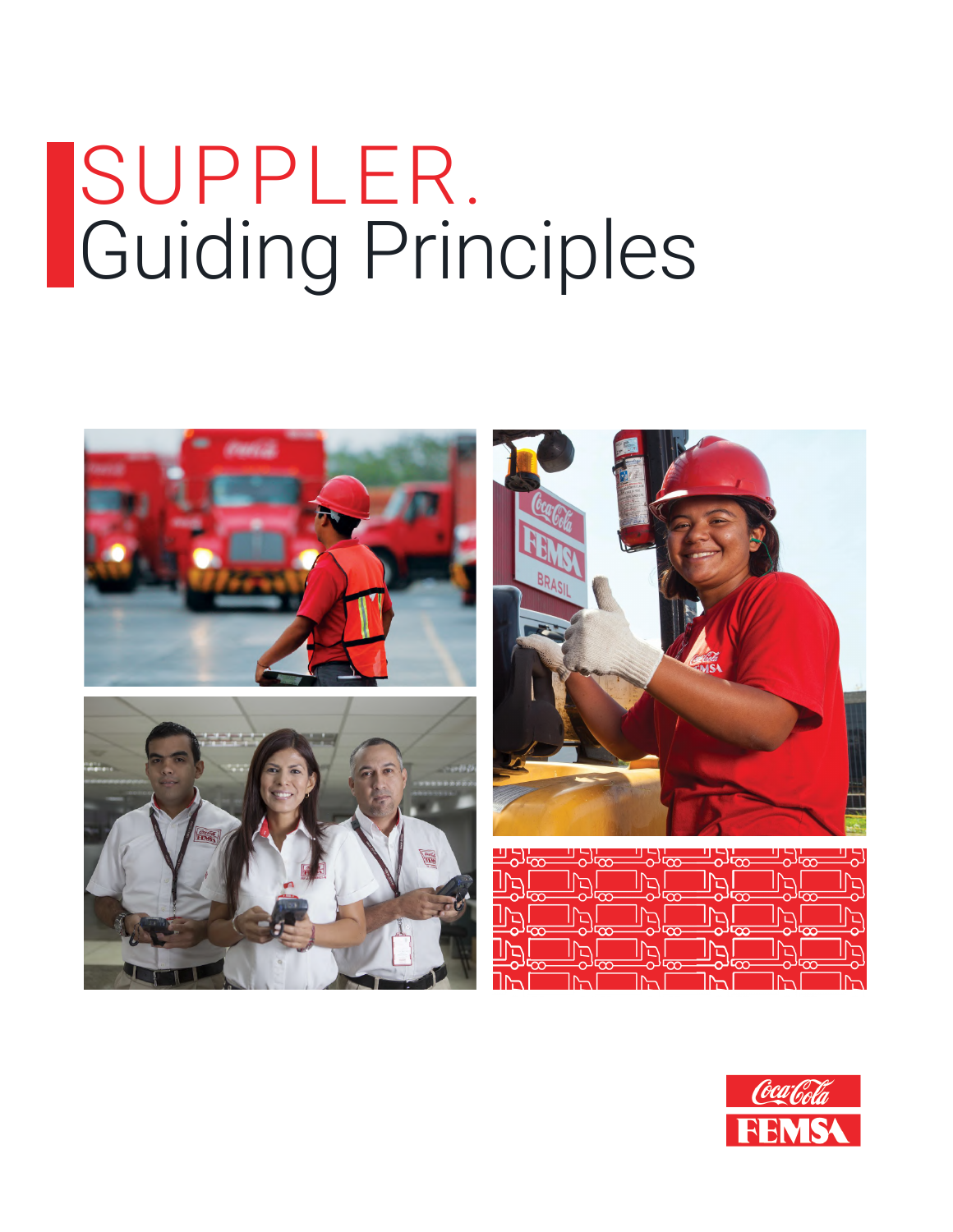# **Purpose**

At **Coca-Cola FEMSA,** we work with our suppliers to positively influence the possible environmental impacts generated by our commercial interactions and seek a positive impact in the communities where we operate. **Therefore, improve the conditions of our supply chain. In this way, it is not only sought to avoid possible negative impacts, but also to raise standards in key business areas, increase labor efficiency, preserve environmental capital, and reduce risks and costs for all those involved in the value chain.**

For this reason, we have decided to formalize our principles in a program that ensures the application of equal standards in all our operations and in any of our categories and therefore identify and do business with organizations that comply with standards accordant with these **Suppliers Guiding Principles and who extend them through their value chain.**

The Suppliers Guiding Principles were prepared based on **Coca-Cola FEMSA's Code of Ethics<sup>1</sup> and Corporate Policies** and contain the minimum expectations that we required our suppliers to manage in key areas of Human and Labor Rights, Sustainability², Culture of Lawfulness, Information Security; therefore, it is the supplier's responsibility, in its relationship with **Coca-Cola FEMSA,** to adopt the necessary methods and practices to comply with the Guiding Principles contained in this document.

<sup>1</sup> https://coca-colafemsa.com/wp-content/uploads/2021/03/KOF-Co%CC%81digo-de-E%CC%81tica-Espan%CC%83ol2021.pdf ² Sustainability is the capacity to generate the social, environmental and economic needs to operate in the present and, in time, grow in harmony with the environment.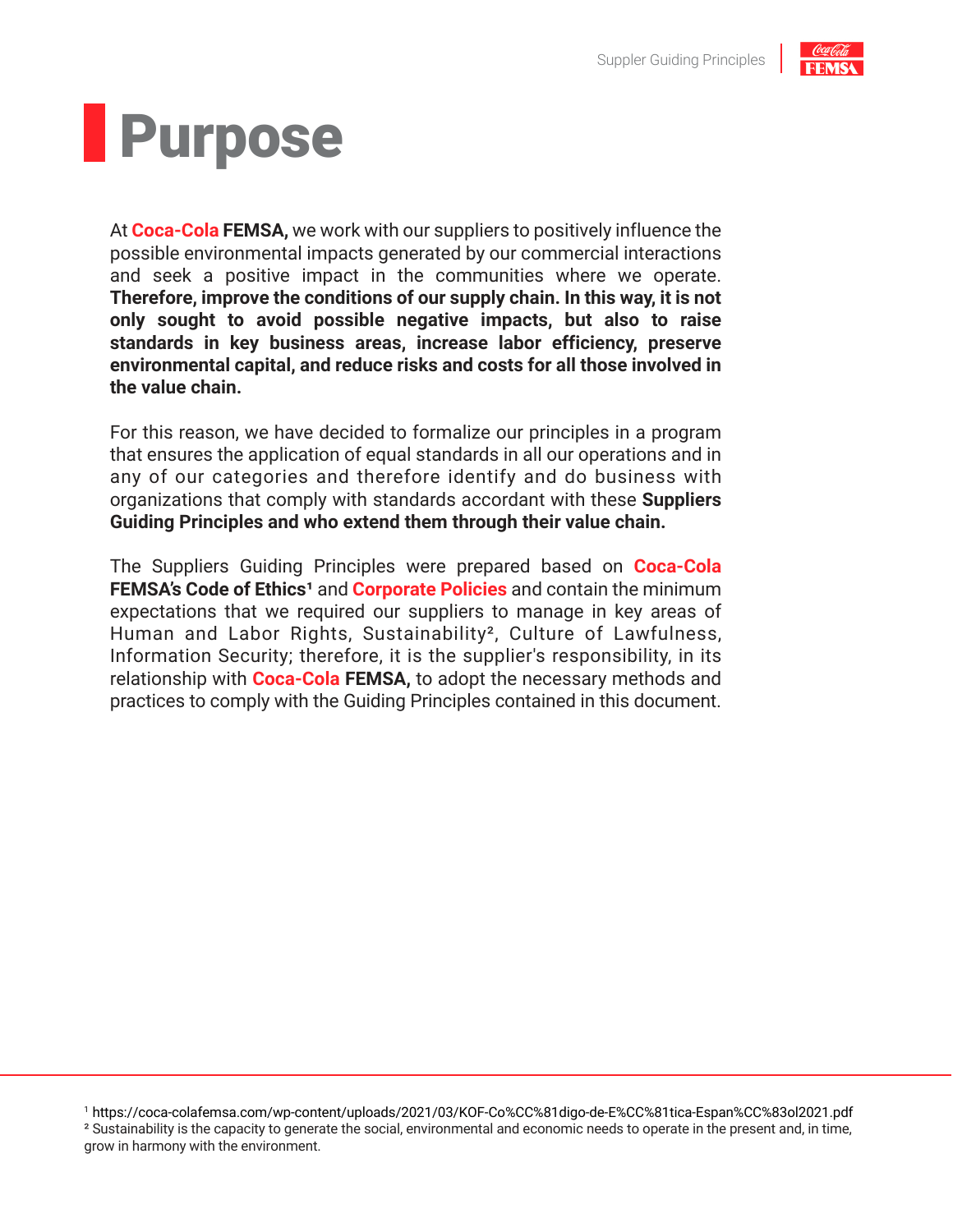# **Scope**

The Suppliers Guiding Principles shall be complied by all those who seek to be **Coca-Cola FEMSA's** suppliers and current **Coca-Cola FEMSA's** suppliers participating in the different operations and supply chains of **Coca-Cola FEMSA.** The term Supplier includes individuals and legal entities that provide goods, render services, are distributors, agents, intermediaries, representatives, as well as any third party acting on behalf of and/or representing **Coca-Cola FEMSA.**

This document is not intended to be exhaustive, however, unforeseen situations will be resolved in accordance with our **Coca-Cola FEMSA Code of Ethics,** and best management criteria and corporate governance practices.

**Additional matters arising from diverse situations of our business and the dynamics of the environment will be incorporated, as necessary.**



All those who seek to be Suppliers or who are current Suppliers of **Coca-Cola FEMSA must ensure that they comply with the principles described below.**

### **Human Rights**

#### 1. Respect for human dignity

- Display loyal, respectful, diligent, and honest behavior
- Respect the dignity of people, their freedom, and their privacy
- Do not allow verbal, visual, or physical behavior that threatens respect and human dignity

• Be committed to promote and maintain a work environment in which it is prohibited and penalized all kinds of harassment, violence and bullying or any other threatening activity against the dignity and respect of people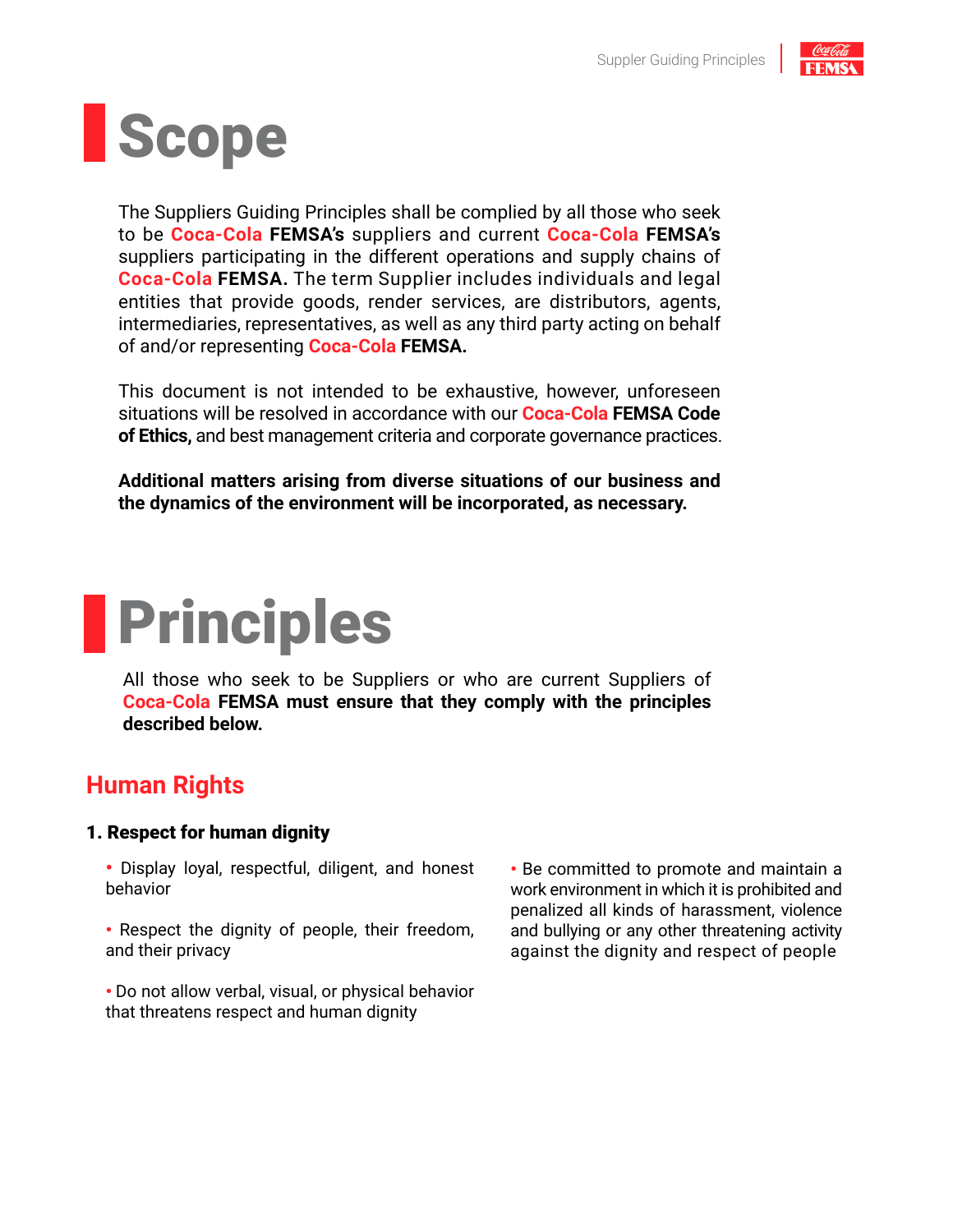

#### 2. No to discrimination<sup>3</sup>

Do not discriminate against anyone by making any distinction, exclusion, restriction, or preference that is not objective, rational nor proportional, and which has as a purpose the obstruction, restriction, reduction, or nullification of the acknowledge and exercise of the human rights and freedom for any reason, including origin, race, marital status, age, opinions, gender, creed, tribe, association or affiliation to a union, ethnicity, social or economic class, pregnancy, gender identity, sexual orientation, health condition, disability, or nationality.



### **Fundamental principles and rights at work**

#### 3. No to forced<sup>4</sup> or child laboro<sup>5</sup>

Prohibit forced labor, support the elimination of child labor, and comply with applicable laws regarding employment of minors.

#### 4. Freedom of association and trade-union freedom<sup>6</sup>

Respect the right of employees to freedom of association or affiliation to a labor union, as well as the right to form or join, voluntarily and freely, a labor union without fear of retaliation or intimidation.

#### 5. Labor relations7

Comply with the legislation and regulations that are applicable regarding your labor relations, including workdays and working hours, compensation, benefits, overtime pay, social security payments, and withholding and payment of the corresponding taxes.

#### 6. Safety and health at work<sup>8</sup>

Comply with the applicable legislation and regulation related to health and safety at work, ensuring that the following objectives are met:

- **a)** Provide and maintain safe and healthy workplaces.
- **b)** Provide and maintain a suitable work environment.
- **c)** Develop a safety culture among the employees

#### 7. Human capital development and well-being

Promote practices that favor a balance between work life and families of your employees, ensuring their physical and mental well-being. Likewise, generate actions to have a healthy work environment and have a training program defined by the identified needs.

#### 8. Whistleblowing systems

Provide your workers with a mechanism to report illegal acts, violations of applicable regulations, or inappropriate behaviors, ensuring that concerns or reports are resolved in an appropriate, confidential, timely manner and without retaliation.

<sup>3</sup> Reference: ILO Convention 111, United Nations Global Compact Principle 6, OECD Multi National Enterprises Guidelines Part I-V employment and labour relations

<sup>4</sup> Reference: ILO Convention 29 y 105, United Nations Global Compact Principle 4, OECD Multi National Enterprises Guidelines Part I-V employment and labour relations

<sup>5</sup> Reference: ILO Convention 138 y 182, United Nations Global Compact Principle 5, OECD Multi National Enterprises Guidelines Part I-V employment and labour relations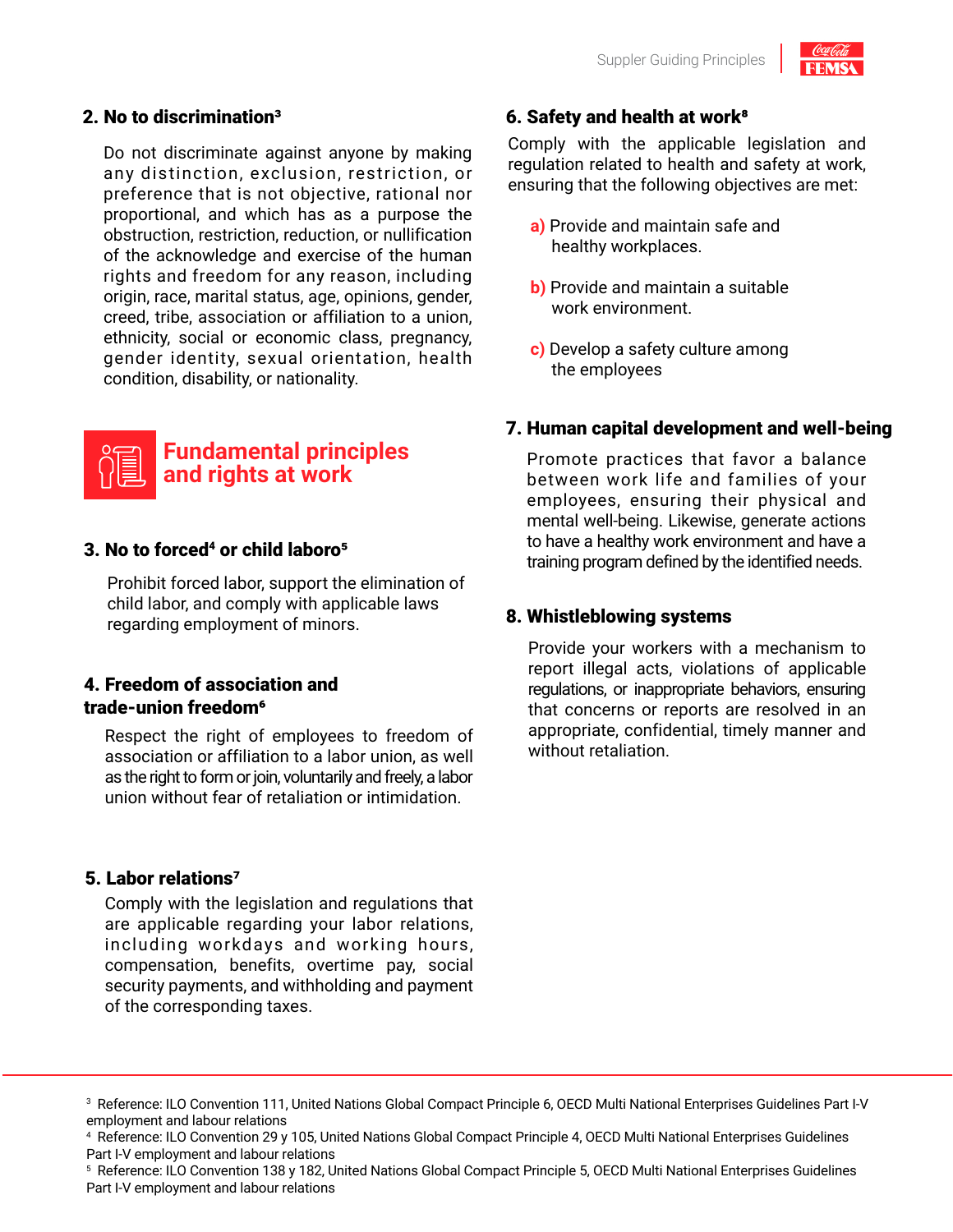



#### 9. Environmental impact and compliance<sup>9</sup>

Lead your operations complying with all environmental laws and regulations applicable to your scope of operations, as well as minimizing the environmental risks associated with the environmental impact of air emissions and the usage and management of energy, water and waste from its operations.

Take the necessary measures to prevent environmental accidents that may be caused by the activities you carry out. Promote the efficient and responsible usage of materials and resources, including water, promoting their care and conservation. Seek to reduce the amount of material, and the environmental impact of the packaging of your products.



#### 10. Community development

Demonstrate your commitment by engaging with communities in a responsible manner, seeking mutual benefit and building relationships that promote the economic, social, and environmental development of the community.



#### 11. Privileged and confidential information

Do not disclose and, avoid the leakage to unauthorized persons of Privileged Information and Confidential Information obtained from your relationship with **Coca-Cola FEMSA** or with any

third party, even when the commercial relationship has already concluded, complying with agreed period with **Coca-Cola FEMSA** or with the corresponding third party.

Do not carry out transactions for your own benefit or of third parties, with any kind of securities issued by **Coca-Cola FEMSA,** whose price could be influenced by the Privileged Information you possess.



#### 12. Intellectual property

Obtain, treat, protect, and preserve all information and intellectual property rights of **Coca-Cola FEMSA** or third parties with responsibility, ethics, and in accordance with applicable laws, and agreements negotiated with **Coca-Cola FEMSA** or with the corresponding third parties.

#### 13. Personal data

Collect and treat personal data that is shared with you, in a lawful manner, with responsibility, ethics and in accordance with the applicable laws in each country where you operate.

Obtain the consent of the owners to treat and transfer their personal data, when required by the applicable laws in each country where you operate.

<sup>6</sup> Reference: ILO Convention 87 y 98, United Nations Global Compact Principle 3, OECD Multi National Enterprises Guidelines Part I-V employment and labour relations.

<sup>7</sup> Reference: ILO Convention 1, 26, 30, 31, 46, 47, 49, 51, 57, 61, 63, 67, 76, 93, 95, 99, 109, 131, 153, 180, Multi National Enterprises Guidelines Part I-V employment and labour relations.

<sup>8</sup> Reference: ILO Convention 62, 70, 102, 118, 152, 155, 157, 165, 167, 176, 184, 187 y Protocolo 155, OECD Multi National Enterprises Guidelines Part I-V employment and labour relations.

<sup>9</sup> Reference: UN Global Compact Principles 7, 8 y 9, OECD Multi National Enterprises Guidelines Part I-V environment.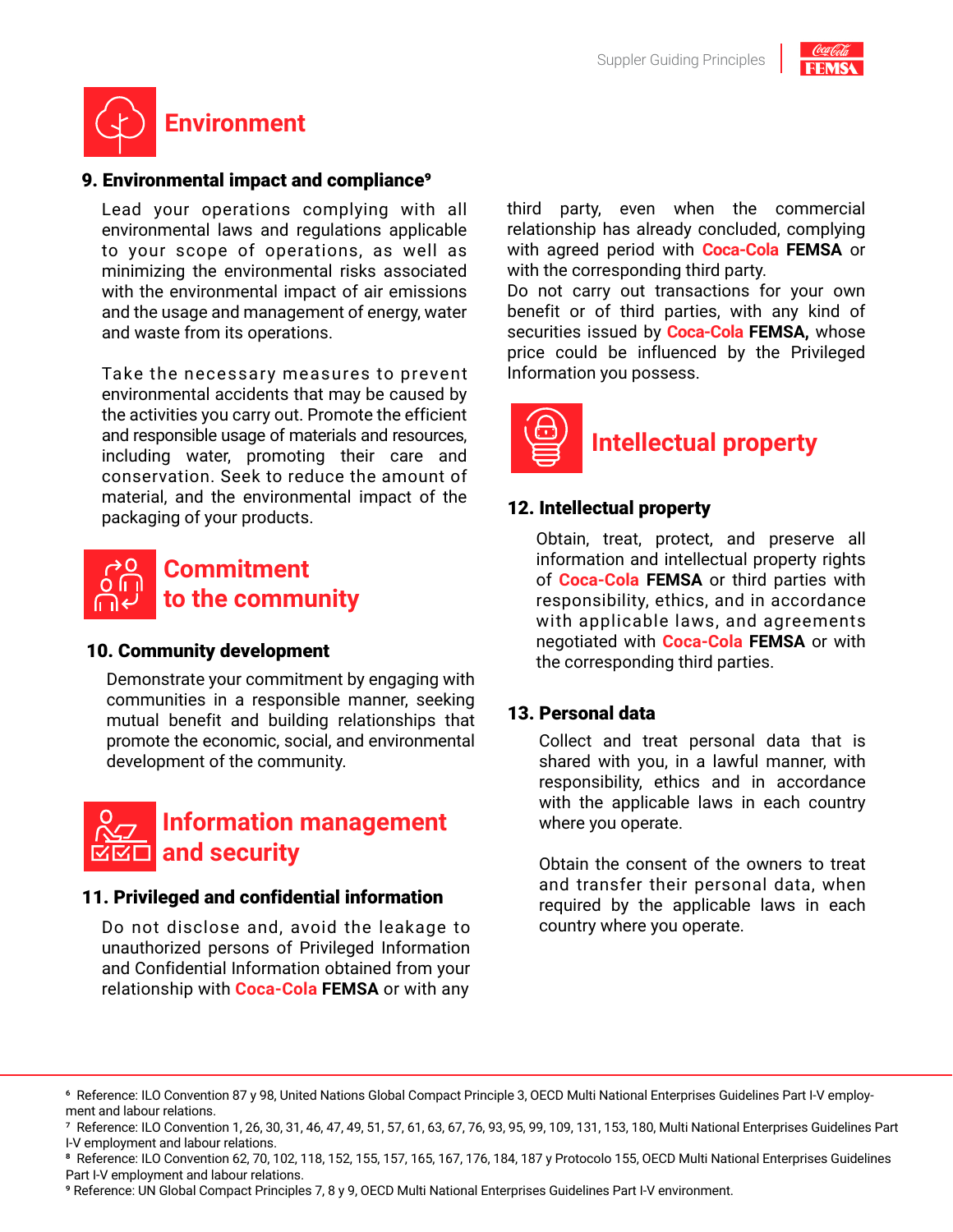#### 14. Information security

Protect and preserve information assets during their life cycle (access, disposition, storage, deletion, and destruction), through the resources to which you have access due to your relationship with **Coca-Cola FEMSA** or with any other third party, derived from the relationship that it has with **Coca-Cola FEMSA,** and in compliance with the requirements of **Coca-Cola FEMSA** in technology and information security.

Evidence, at **Coca-Cola FEMSA's request,** the effectiveness of the information security management associated with the goods and/ or services you provide, delivering a report and/or audit certificate or risk assessments issued by third parties, or allowing **Coca-Cola FEMSA** to carry out audits and/or risk assessments.

#### 16. Government and authorities

Inform **Coca-Cola FEMSA,** as soon as possible, if there are requirements from the authority, which could have a reputational impact and/or could affect the compliance of its obligations with **Coca-Cola FEMSA.** 

Collaborate with governments and authorities with efficiency and courtesy in the fulfillment of their mission.

The relationships that you have or intent to have on behalf of **Coca-Cola FEMSA** with Government Entities or Equivalents and/or Public Officers, shall be previously authorized by **Coca-Cola FEMSA,** and at all times shall comply with the applicable laws and **Coca-Cola FEMSA Suppliers Guiding Principles.**



**Comply with applicable competition laws in all countries in which you operate.**

Abstain from entering into arrangements, or agreements, whether oral or written, with any of your competitors, which purpose or effect is to fix prices, segment markets, restricting the offer, coordinate positions in tenders/bids or exchange sensitive information.



#### 15. Competition<sup>10</sup> 17. Regulatory compliance

Identify the regulatory framework applicable to your business and operations, and comply with the laws, and regulations of the countries in which you operate, as well as with **Coca-Cola FEMSA Suppliers Guiding Principles.** 

#### 18. Tax compliance

Comply with your tax obligations in accordance with applicable laws.

<sup>10</sup> Reference: UN Global Compact Principle 10 OECD Multi National Enterprises Guidelines.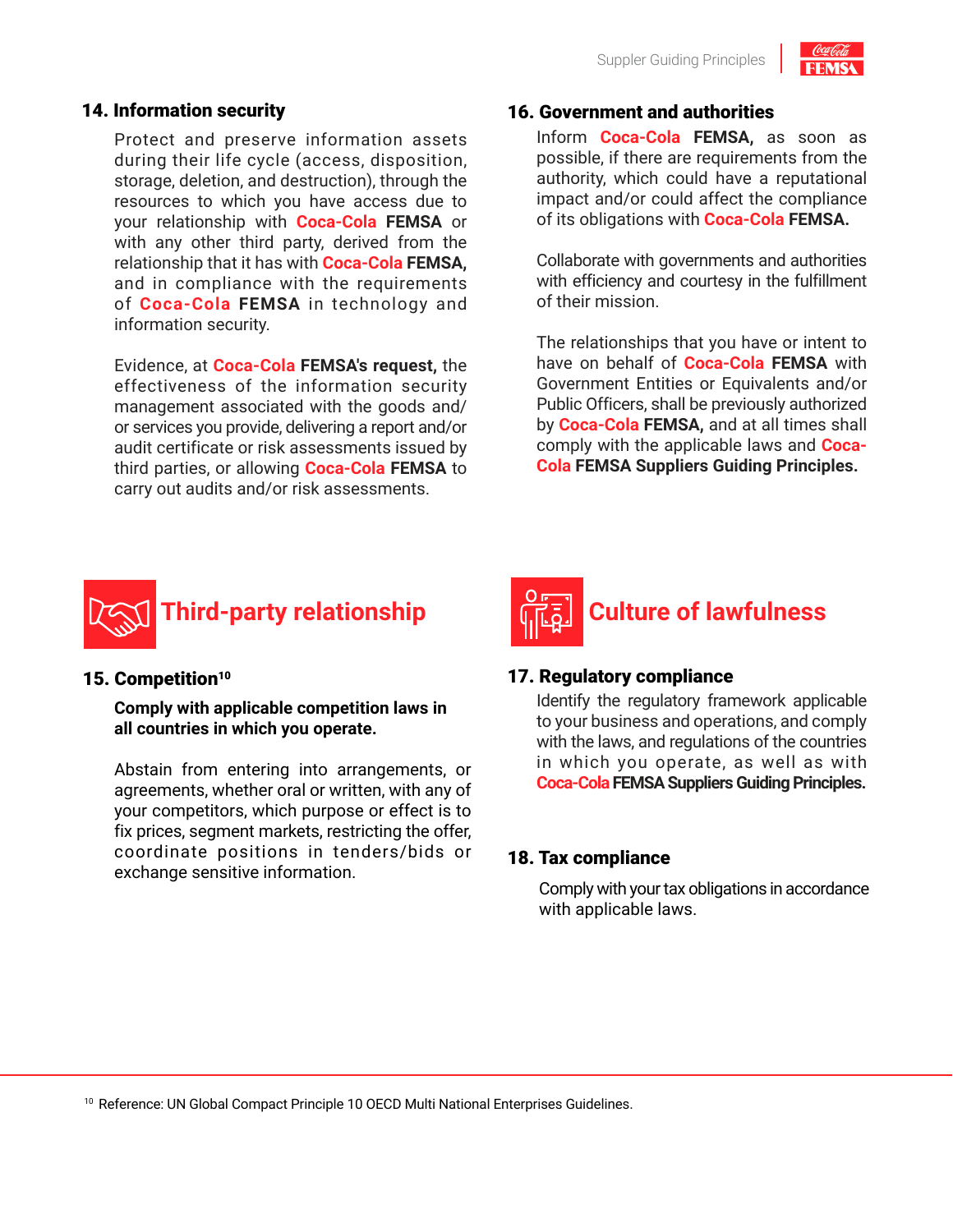

#### 19. Anti-corruption<sup>11</sup>

Act with respect and integrity, in a transparent, honest, and ethical manner in your relations with external agents, Suppliers, consultants, Public Officers and any other third party and comply with the anti-corruption laws in the countries in which you operate.<sup>12</sup>

**The Supplier, on its behalf or on behalf of Coca-Cola FEMSA:** 

- Shall not order, authorize, or promise to engage in corrupt practices
- Shall not induce anyone to engage in corrupt practices
- Shall not conspire in the performance of the aforementioned activities
- Shall reject any type of Bribery to Public Officer or any other third party
- Shall not receive, give, pay, offer, promise, or authorize directly or indirectly money, Gifts, donations, advantageous conditions, salaries, travels, political contributions, commissions, or Anything of Value to obtain any Advantage or Undue Benefit of any kind

#### 20. Anti-money laundering

**Comply with the applicable laws on the prevention of money laundering in the countries in which you operate,** develop processes and mechanisms to comply and promote their knowledge and compliance among your employees.

Prevent the performance of operations involving resources of illicit origin in the activities carried out by your employees, either directly or through a third party.

Prohibit all types of transactions involving the receipt of resources of illicit origin from your external agents, suppliers, consultants, and other intermediaries with whom you interact.

Do not carry out operations with people or companies reported on the official block lists issued by competent authorities where they are linked to crimes of operations with resources of illicit origin.

#### 21. Conflict of interest

**Inform through KOF Ethics Line** and to **Coca-Cola FEMSA's** Employee responsible for the negotiation and/or relationship in **Coca-Cola FEMSA, if you know of the existence of any of the situations listed below:**

• The supplier (including its shareholders or partners, directors or executives, Senior Executives, and/or employees in charge of the relationship and/or negotiation with **Coca-Cola FEMSA)** has a Relative as **Employee of Coca-Cola FEMSA**

• The supplier has a Relative who is a Supplier, partner, investor, agent or representative of **Coca-Cola FEMSA,** or is a partner, investor, agent or representative of a **Coca-Cola FEMSA Supplier**

• The supplier (including its shareholders or partners, directors or executives, Senior Executives, and/or employee in charge of the relationship and/or negotiation with **Coca-Cola FEMSA)** has a relationship (including friendship) with any Employee that is likely to generate a conflict with

<sup>11</sup> Reference: OECD Multi National Enterprises Guidelines Part l-X competition.

<sup>12</sup> Reference: Coca-Cola FEMSA'S Corporate Policies: Anti-corruption.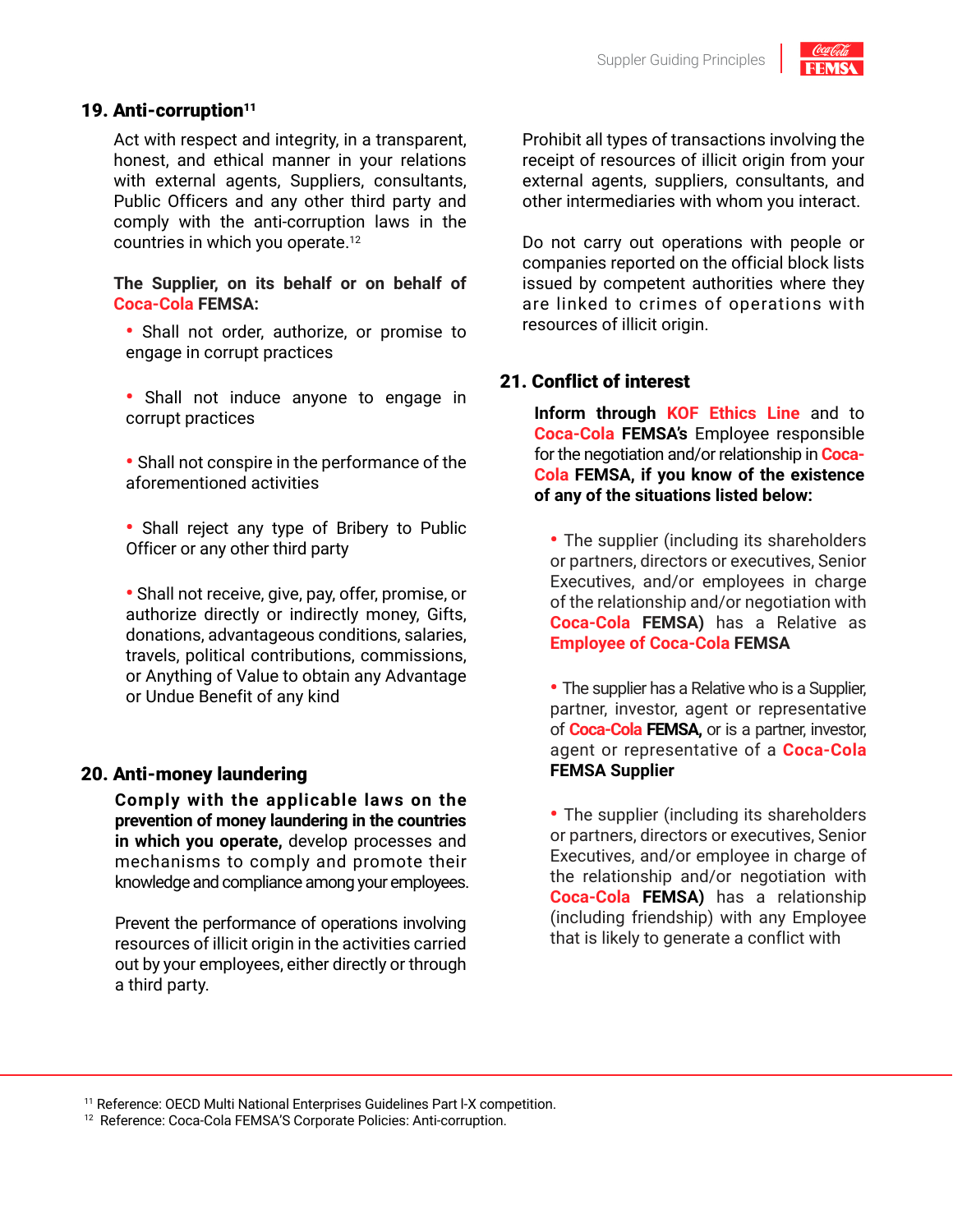

• The supplier (including its shareholders or partners, directors or executives, Senior Executives, and/or employee in charge of the relationship and/or negotiation with **Coca-Cola FEMSA)** is a former employee of **Coca-Cola FEMSA,** with less than 1 year elapsed since their separation

• **Coca-Cola FEMSA´s** employee responsible for the negotiation or relationship with the Supplier: **(i)** Is a former employee of the Supplier, with less than 1 year elapsed since their separation; **(ii)** is owner or has a Significant Influence on the Supplier; **(iii)** has a second job with the Supplier; and/or **(iv)** is an advisor to the Supplier

#### 22. Gifts, hospitalities and/or Entertainment

The Gifts and/or hospitality that are given to or accepted from **Coca-Cola FEMSA Employees,** shall not be to obtain any Advantage or Undue Benefit of any kind, and shall comply with the Internal Guidelines of **Coca-Cola FEMSA** and the applicable legal provisions, for which, prior to grant it, you shall consult it with the Employee responsible for the relationship with **Coca-Cola FEMSA** and inform it through the **KOF Ethics Line.**

Do not give or accept as Gifts or hospitality, cash or cash equivalent, including but not limited, gift cards, certificates, discount cards, vouchers and any other equivalent.

Do not accept or offer invitations to Entertainment events from or to **Coca-Cola FEMSA** or **Coca-Cola FEMSA Employees,** if the reason for the invitation or the purpose is to obtain any Advantage or Undue Benefit of any kind. Prior to an Entertainment event invitation, the employee responsible for the relationship with **Coca-Cola FEMSA** shall be consulted and such invitation shall be communicated through the **KOF Ethics Line** in order to comply with the provisions of its Internal Guidelines and other applicable legal provisions.

#### 23. Information update

**Notify the employee responsible for the negotiation and/or relationship with Coca-Cola FEMSA** about changes to the information that has been provided for their incorporation as **Coca-Cola FEMSA's Supplier,** and that could have a material impact on the business relationship with **Coca-Cola FEMSA.**

#### 24. Corrective measures

Implement corrective measures for its employees, due to illegal practices, detected breaches of these **Suppliers Guiding Principles,** and breaches of the supplier's policies and internal guidelines.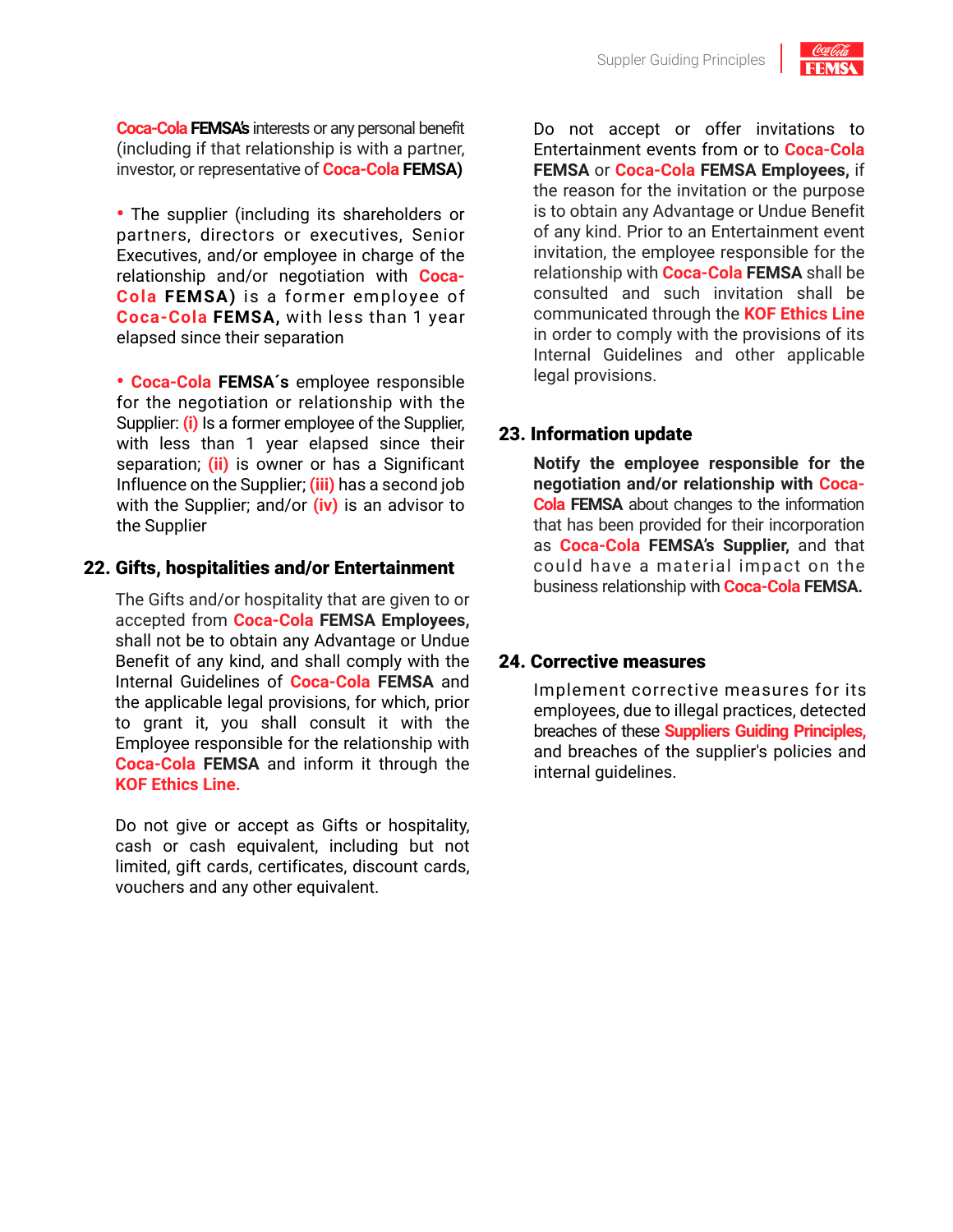

### **Definitions**

**For purposes of this document, the following terms shall have the meanings set forth herein, when used in both the singular and plural form.**

#### Advantage or Undue Benefit

Any benefit or favorable situation improperly sought, obtained or withheld through the action, intervention or omission of a private individual or Public Officer.

#### Anything of Value

Includes any type of tangible or intangible benefit that has value for the individual, the Public Officer, including his relatives, companies, affiliates, friends or other entities linked to him/her, for example: cash, contributions in kind, product, cash equivalents (gift cards, etc.), advantageous conditions, gratuities, bonuses, discounts, favors, benefits, salaries, commissions, loans, gifts, prizes, food and beverages, political contributions, donations (institutional or charitable), offers of employment, promises of future employment, any type of concession in a contract, product or service, or any other form of compensation.

#### Bribery

Is any payment, delivery, offer, promise or authorization, directly or indirectly, of any amount of money, Gifts, services, travel, commissions or Anything of Value, to any private individual, Public Officer or equivalent (including Relatives), to obtain an Advantage or Undue Benefit.

#### Coca-Cola FEMSA

Coca-Cola FEMSA, S.A.B. de C.V. including all its Subsidiaries.

#### Coca-Cola FEMSA Code of Ethics

A document that contains **Coca-Cola FEMSA's** ethical principles, unifies criteria and establishes a common reference framework that gives direction for acting in an integral manner, it is also a useful work tool that guides correct and value-driven decision-making.

#### Coca-Cola FEMSA Corporate Policies

Documents that contain the general principles that govern the conduct of **Coca-Cola FEMSA** and its Employees in a relevant topic or area, keep order and consistency and/or mitigate critical or high-impact risks that affect the operations, and which are authorized by **Coca-Cola FEMSA Chief Executive Officer,** or by the Board of Directors, as applicable.

#### Coca-Cola FEMSA Securities

The shares and other securities issued by **Coca-Cola FEMSA.**

#### Confidential Information

Confidential information qualified by **Coca-Cola FEMSA,** as such as in documents, contracts or agreements, or when it has such character in terms of applicable legal provisions, and/or that is related to processes of registration of **Coca-Cola FEMSA's Securities in the National Securities Registry,** public offerings and acquisitions or disposals of **Coca-Cola FEMSA's**  own shares. Confidential Information includes personal data (regulated by the applicable personal data protection laws), as well as Relevant Information and Privileged Information (regulated by the Mexican Securities Market Law), notwithstanding the existence of **Coca-Cola FEMSA's** provisions specifically applicable to the latter.

#### Conflict of Interest

Arises when professional, personal, family, business or other interests influences or affects the judgment, objectivity or loyalty, decision-making, duties and/or responsibilities of any Employee in **Coca-Cola FEMSA,** and that implies that: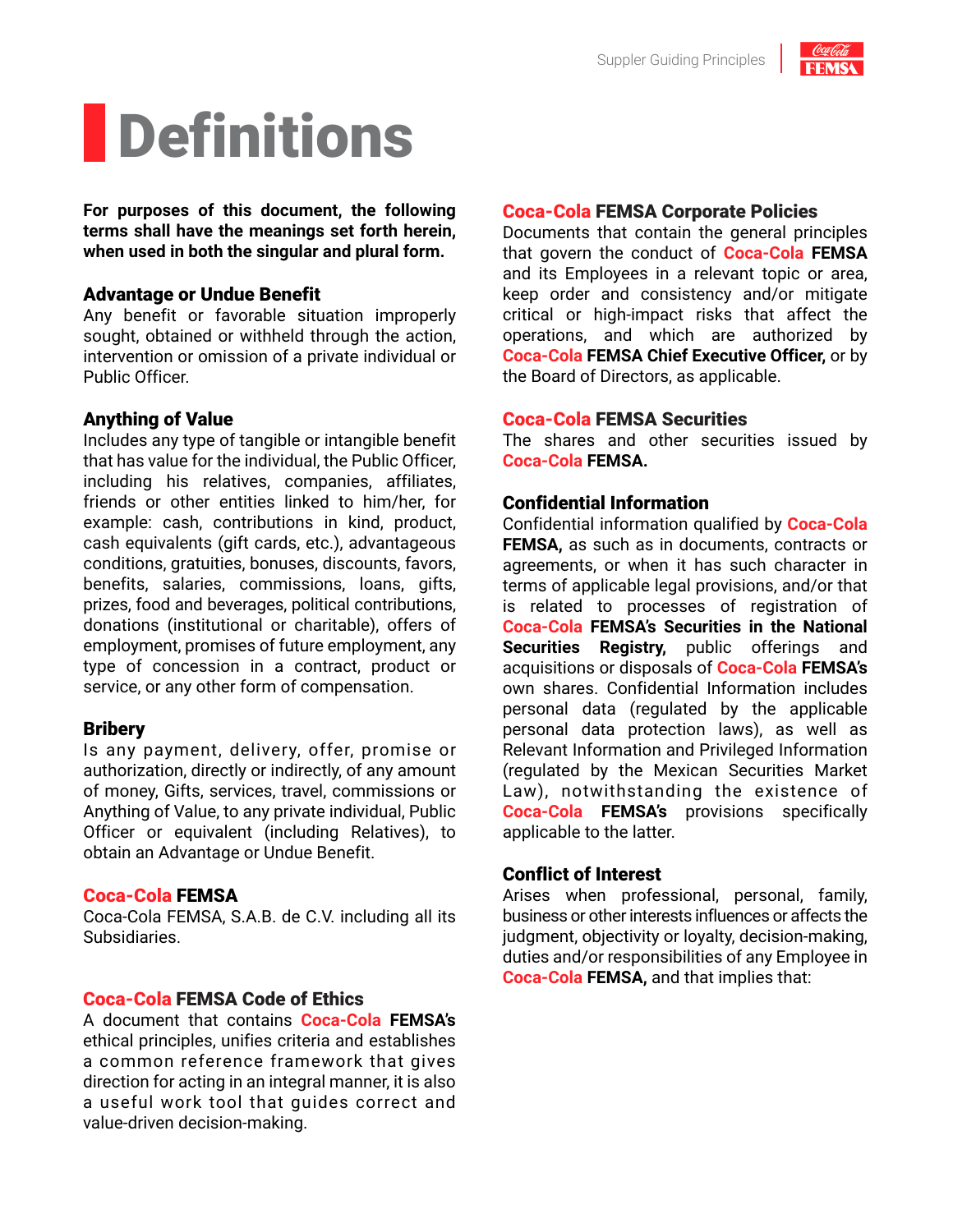

**(i)** Such interests are contrary to the interests of **Coca-Cola FEMSA**

**(ii)** There is a damage to **Coca-Cola FEMSA**

- **(iii)** It generates a benefit to the Employee
- **(iv)** Such interests affect or favor third parties

Conflicts of Interest can be real (that they exist), potential (which could result in a Conflict of Interest) or apparent (which may appear to be a Conflict of Interest but is not).

#### Control

Shall mean the capacity of a person or Group of People to carry out any of the following acts:

**a) Impose,** directly or indirectly, decisions at general shareholders', partners' or equivalent bodies' meetings, or appoint or remove the majority of directors, administrators or their equivalents of a legal entity.

**b) Maintain** ownership of the rights that allow to exercise, directly or indirectly, the vote regarding more than fifty percent of the capital stock, of a legal entity.

**c)Direct,** directly or indirectly, the management, strategy or main policies of a legal entity, whether through the ownership of securities, by contract or otherwise.

#### **Employees**

Unionized and non-unionized workers in **Coca-Cola FEMSA's** companies.

#### **Entertainment**

Artistic, cultural, recreational, sporting, and musical events, including, but not limited to, passes and tickets, among others.

#### Gift

Is Anything of Value, tangible or intangible, that is given free of charge to one or more people, or organizations.

#### Government Entity or Equivalent

Means **(i)** any branch, level, or constituency of government (including the legislative, executive or judicial branches, whether at the municipal, state, federal or national level); **(ii)** an autonomous public body; **(iii)** a state-owned corporation **(iv)** a public international organization (for example, UN, World Bank, OAS), or **(v)** a political party.

#### Group of People

The people who have agreements, of any nature, to make decisions in the same direction. They are presumed, in the absence of evidence to the contrary, to constitute a group of people:

**a)** People related by blood, marriage, or civil relationship up to the fourth degree, spouses, concubines, and cohabitants.

**b)** Companies that are part of the same consortium or business group and the person or group of people that have control over these companies.

#### **Indirectly**

The use of any means, mechanism, or person to carry out a conduct, including through outside agents, consultants, advisers, or any other type of intermediary.

#### Insider Information

Information regarding acts or events that are not in the public domain and that could influence the prices of **Coca-Cola FEMSA's securities** or that could be considered important by an investor in deciding whether to buy or sell **Coca-Cola FEMSA's securities.**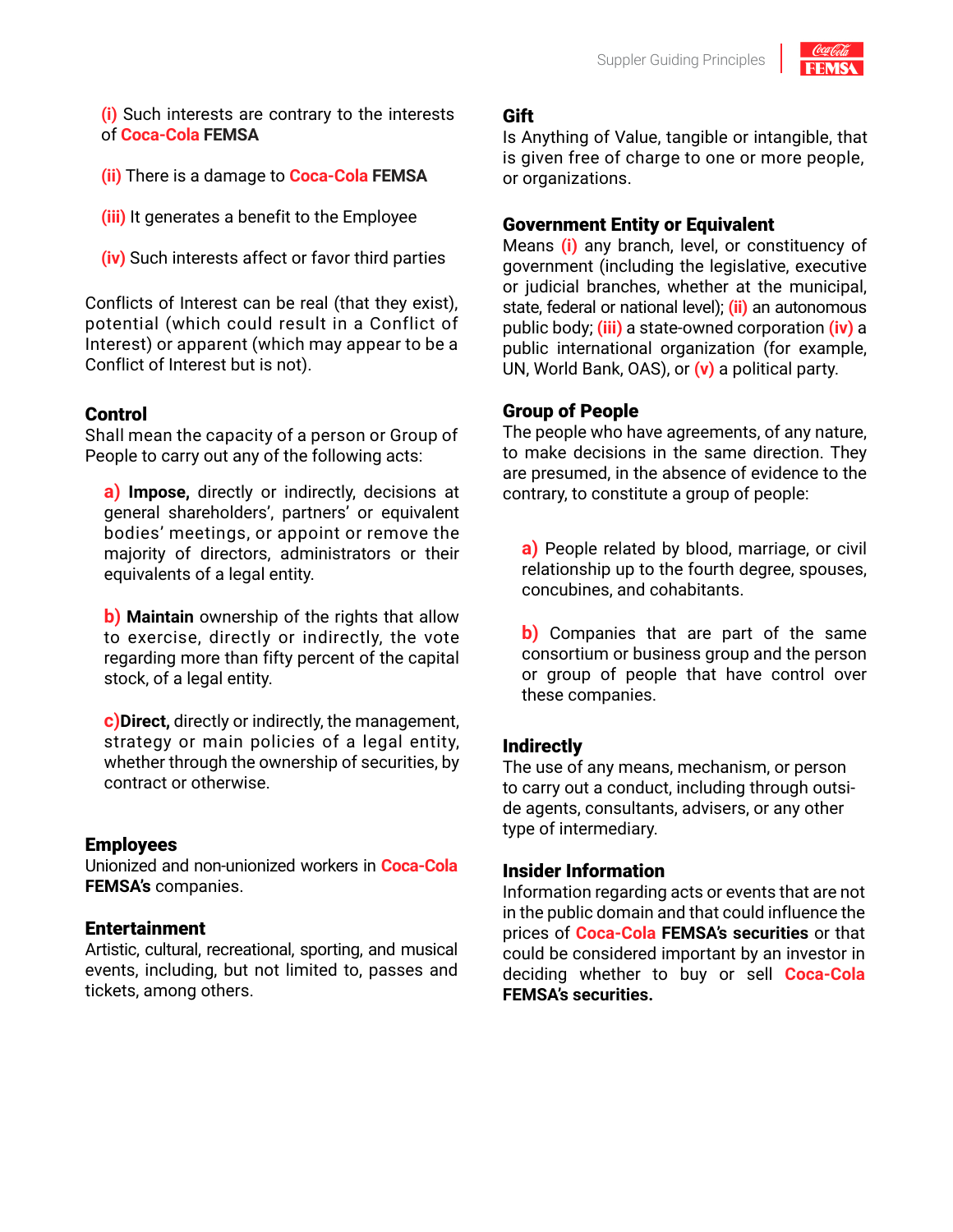

#### Internal Guidelines

**Coca-Cola FEMSA Code of Ethics, Coca-Cola FEMSA Corporate Policies,** global standards, processes, procedures, work regulations, and any other internal document authorized by management to have such effects.

#### KOF Ethics Line

Is a formal mechanism that is used by Directors and Employees, as well as by Third Parties with whom **Coca-Cola FEMSA** has a relationship in the development of its operations, to report any breach and/or possible risk of breach of **Coca-Cola FEMSA's Code of Ethics, Coca-Cola FEMSA Corporate Policies,** and other Internal Guidelines as well as to address any doubts or concerns.

#### **Owner**

Is the shareholder or majority partner, and/or any person with power to influence decisively on the resolutions adopted in the control bodies of the company, or in the management, conduct and execution of their business.

#### Power of Command

The capacity to have a decisive impact on the agreements adopted at shareholders' or Board of Directors' meetings, or in the management, conduction and execution of the business of an issuer or legal entities. People in any of the following situations are presumed to have **Power of Command, unless proven otherwise:**

**a)** The shareholders who hold controlling interest.

**b)** Any Individuals who have ties with an issuer or legal entities through life or honorary positions or any other title similar or analogous to the above.

**c)** People who have transferred Control of the legal entity under any title and free of charge or at a value lower than the market or accounting value to individuals with whom they are related by blood, marriage or adoption up to the fourth degree, the spouse, common-law wife or common-law husband.

**d)** Those who instruct directors or Senior Executives of the legal entity, decision- making or the performance of operations in a company or in the legal entities it Controls.

#### Public Officer

Includes, but is not limited to, any person who holds a job, position, or commission in **(i)** any branch, level or constituency of government (including the legislative, executive or judicial branches, whether at the municipal, state, federal or national level); **(ii)** an autonomous public body. **(iii)** A company with state participation; **(iv)** a public international organization; or **(v)** a political party. The term also includes any candidate for public office.

#### Relatives

Includes spouse, same-sex or opposite-sex partner, parent, child, sibling, grandparent, greatgrandparent, grandchild, great-grandson, uncle, nephew, great-uncle, cousin, father-in-law, son-inlaw, daughter-in-law, brother-in-law, stepfather, stepmother, stepson, and anyone else who lives in our home or is financially dependent on us.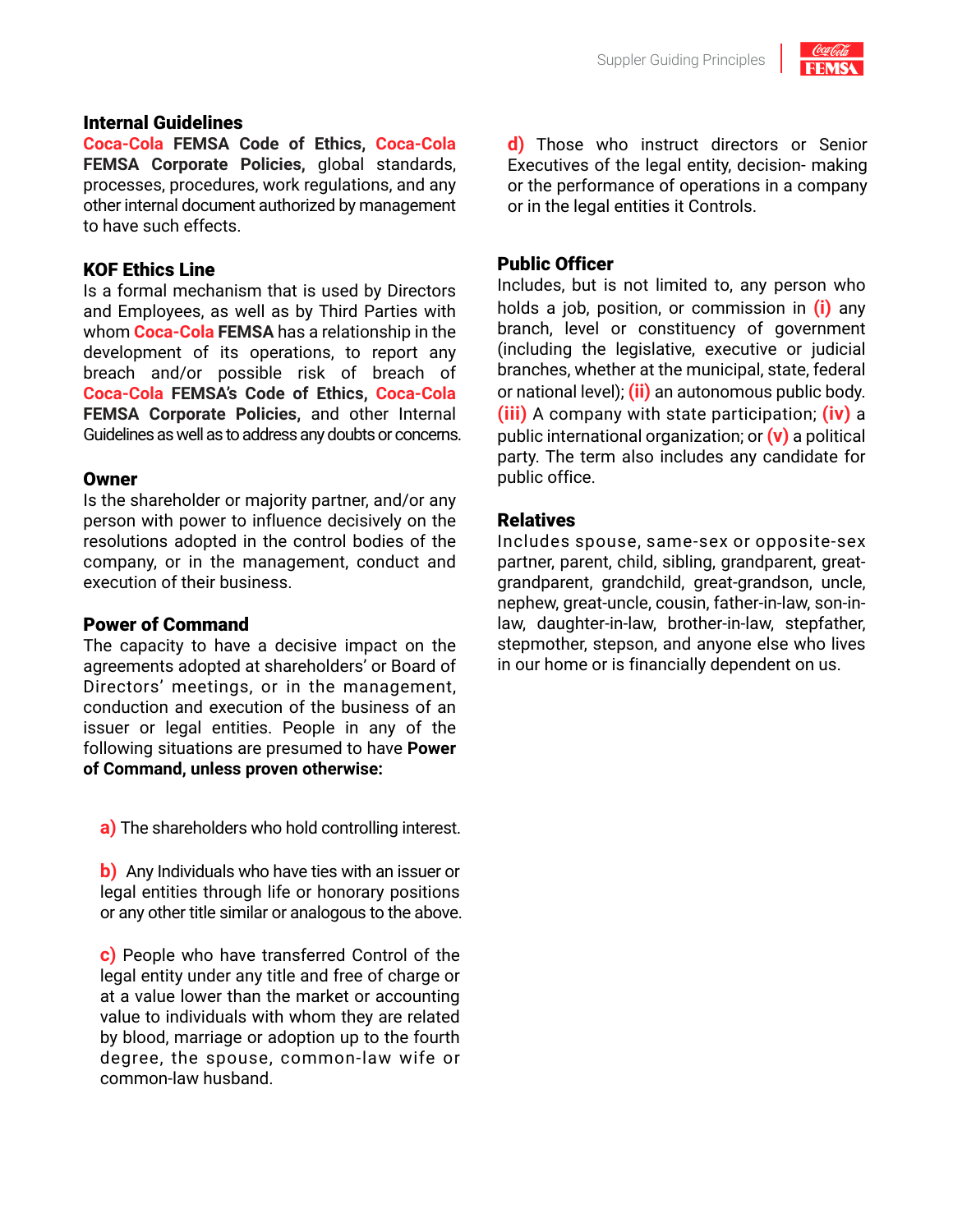

#### Relevant information

All the information of an issuer that is necessary to know, its actual and current situation in financial, administrative, operational, economic, and legal matters, and its risks, and as the case may be, the information on the corporate group to which it belongs, regardless of its position within the group, provided it has an influence or affects such situation, and that it is necessary to take reasoned investment decisions and an estimate of the price of securities issued by the issuer, according to the analysis of uses and practices of the Mexican stock exchange.

#### Senior Executive

Means any employee of the Supplier who exercises power of command over it, or who intervenes or has influence in the commercial or contractual relationship with **Coca-Cola FEMSA.**

#### Significant Influence

The ownership of rights that allow, directly or indirectly, the exercise of the vote with respect to at least twenty percent of the share capital of a legal entity.

#### Supplier

Includes individuals and legal entities that provide goods, render services, are distributors, agents, intermediaries, representatives, as well as any third party acting on behalf of and/or representing **Coca-Cola FEMSA.**

#### **Subsidiary**

Any legal person in which **Coca-Cola FEMSA** has a direct or indirect interest in its capital stock or equivalent and in which it maintains Control.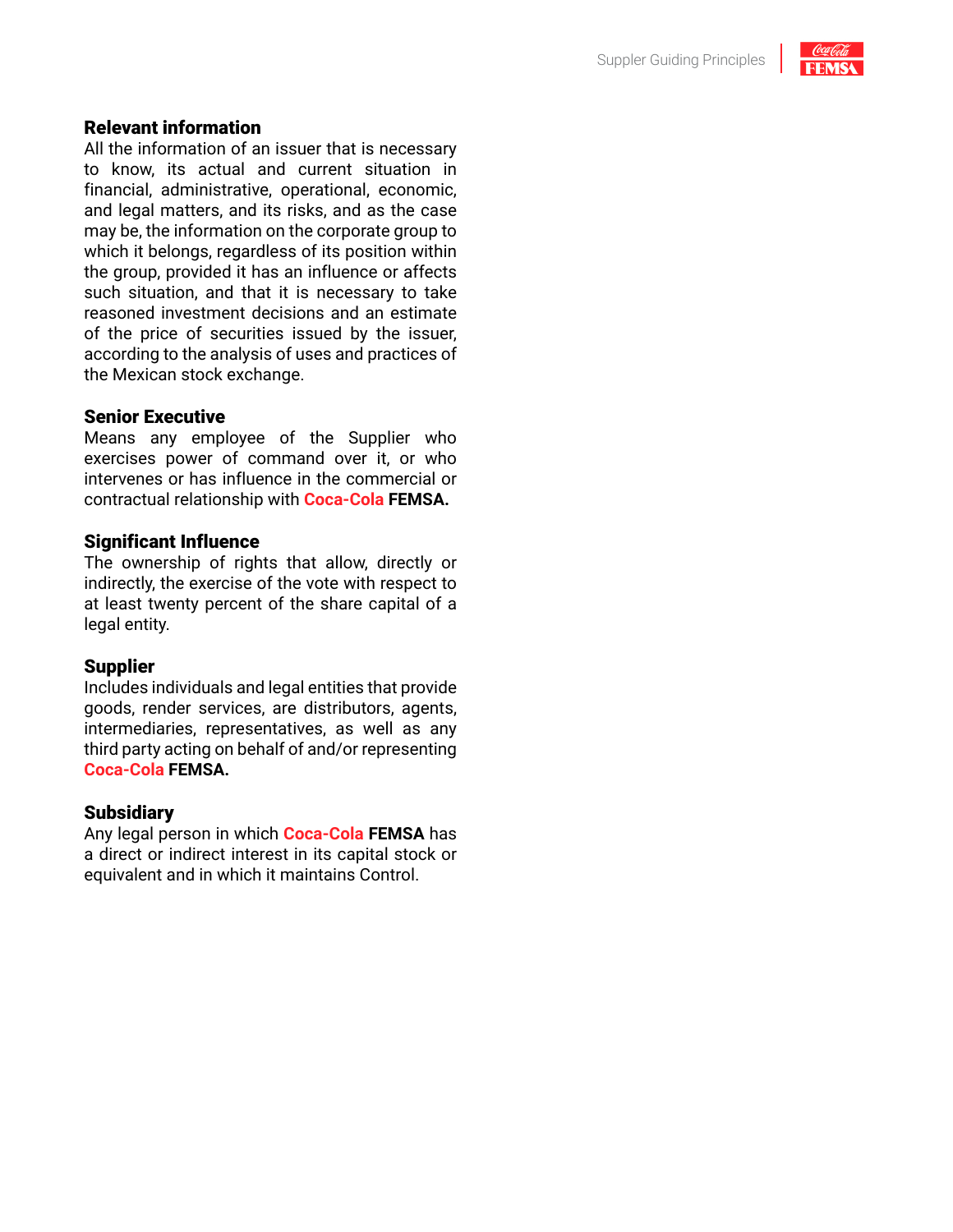

### Verifications / **Compliance**

When necessary, **Coca-Cola FEMSA** performs periodic compliance verifications in an organized manner, with its own resources and/or through an independent third party, to assess the supplier's compliance of the Supplier Guiding Principles and any other applicable internal or external guidelines.

At **Coca-Cola FEMSA's request,** Suppliers shall prove the effectiveness of the information security management associated with the goods and/or services provided, delivering a report and/or audit certificate or risk assessments issued by third parties, or allowing **Coca-Cola FEMSA** to carry out audits and/or risk assessments.

Additionally, in order to be considered as Supplier prospect, it is necessary to share **Coca-Cola FEMSA's** business ethics and its commitment with integrity, therefore Suppliers shall sign the "Commitment Letter " that confirms their knowledge of, and compliance with, these Suppliers Guiding Principles.

If Supplier fails to comply with any of the terms of these Suppliers Guiding Principles, a **Coca-Cola FEMSA** may require a corrective action plan, as well as any other type of corrective measures, including the termination and/or rescission of the business relationship, reserving its exercise of any other right that it may have.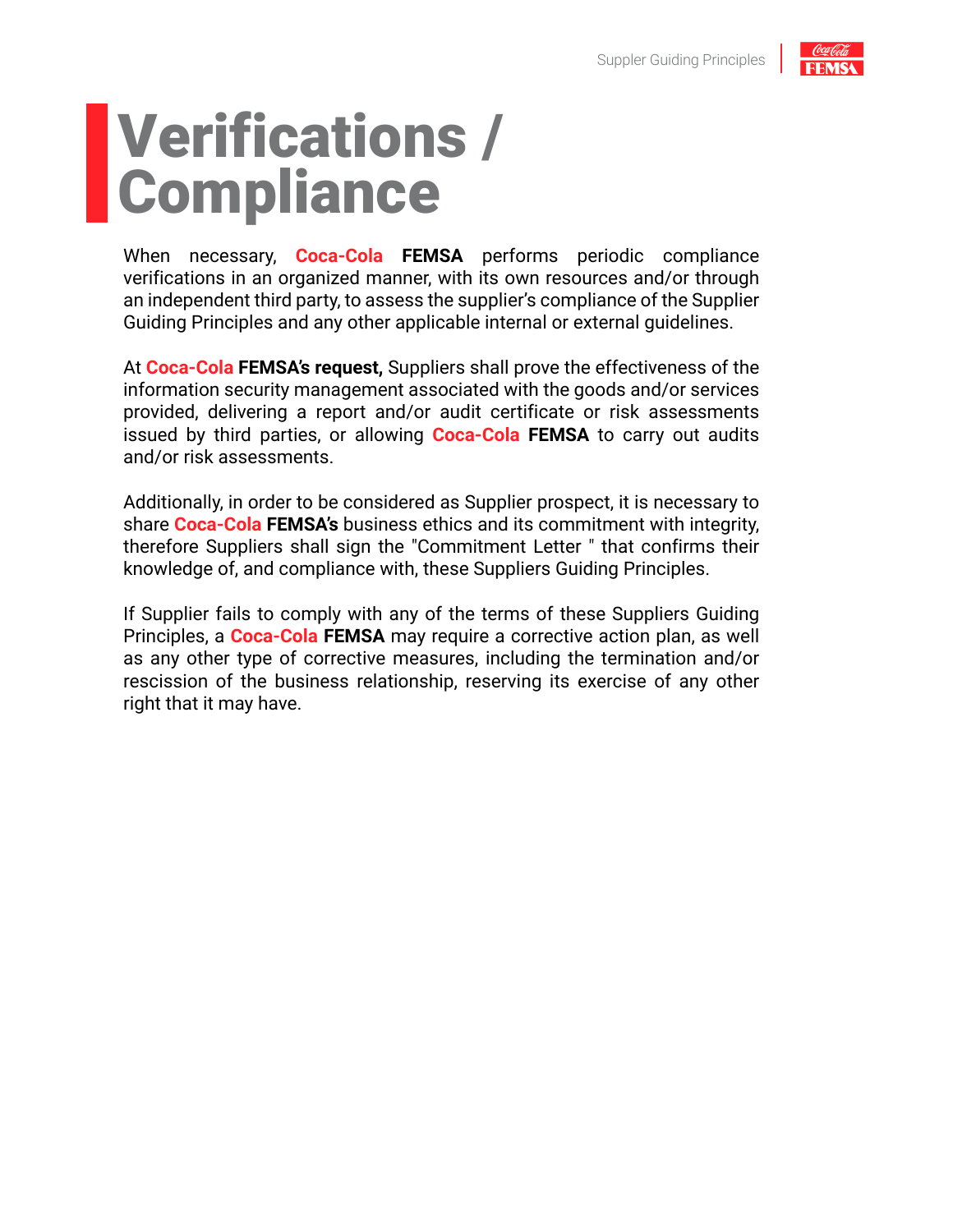### KOF Ethics Line

At **Coca-Cola FEMSA** we promote and facilitate the detection of illegal practices and inappropriate behaviors through open communication and formal mechanisms implemented in accordance with the provisions established in **Coca-Cola FEMSA Code of Ethics,** and we invite to promptly report any violations and/or risk of violation to **Coca-Cola FEMSA Code of Ethics, as Políticas Corporativas Coca-Cola FEMSA Code of Ethics Corporate Policies and/or to these Suppliers Guiding Principles.** 

We have the following means to facilitate the reception of reports:

**Internet:** www.lineaeticakof.com

E-mail:

lineaeticakof@lineaeticakof.com

### Telephone:

| ARGENTINA     | 0 800 122 0596                                                               |
|---------------|------------------------------------------------------------------------------|
| BRASIL        | 0 800 891 7686<br>08008923425                                                |
| COLOMBIA      | 01 800 952 0815                                                              |
| COSTA RICA    | 08000521330                                                                  |
| GUATEMALA     | 01 800 835 0468<br>+502 2375 3945                                            |
| <b>MEXICO</b> | 800 500 1271<br>800 500 1272<br>800 500 1274<br>800 500 1276<br>800 500 1278 |

| NICARAGUA        | +52 55 6266 7198                            |
|------------------|---------------------------------------------|
| PANAMA           | 0 800 052 1253<br>+507 83 65 888            |
| URUGUAY          | 000 416 205 6395                            |
| <b>VENEZUELA</b> | 01 800 100 5376<br>Caracas +58 212 7202 560 |

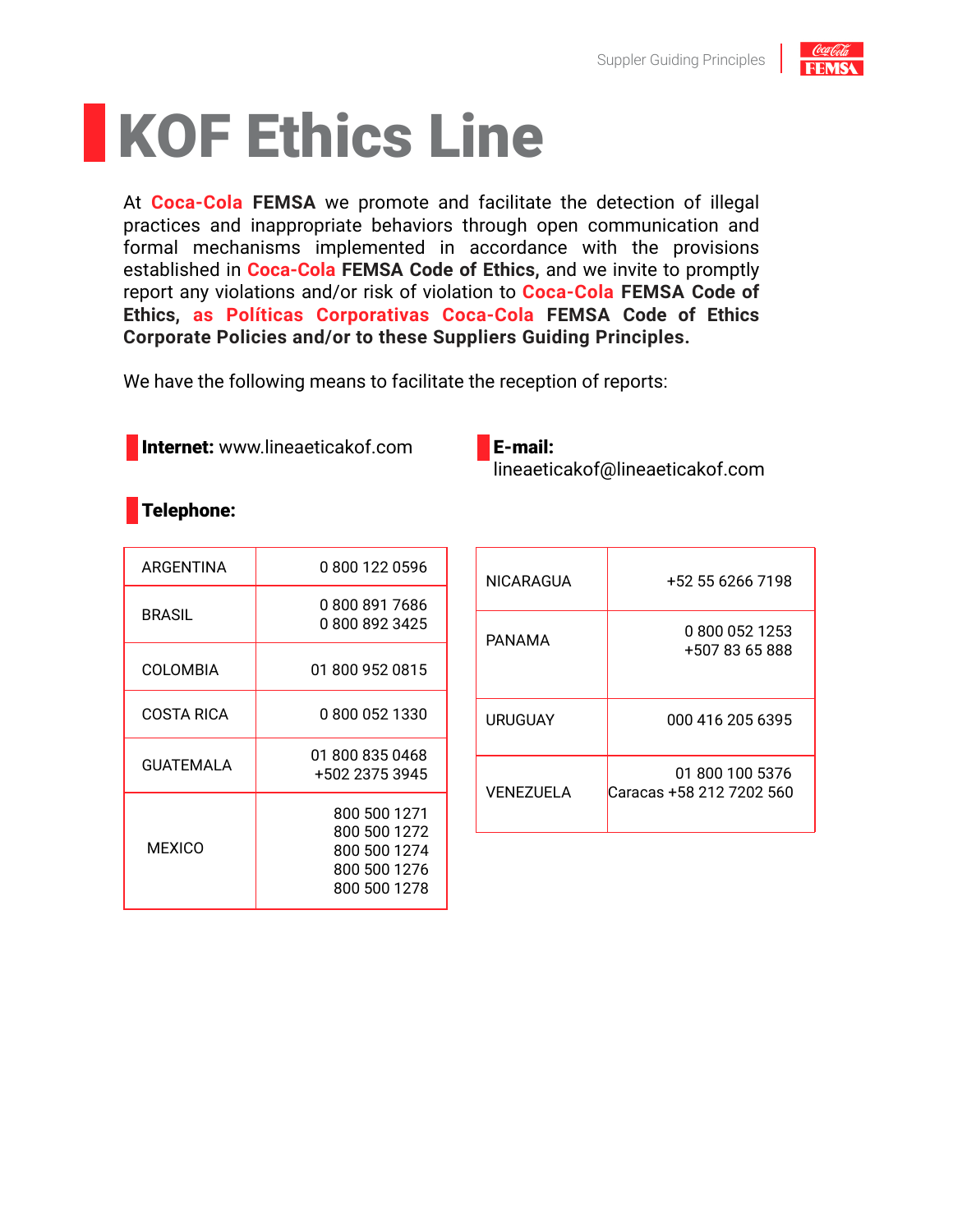

## **References**

#### ILO Conventions

https://www.ilo.org/global/standards/introduction-to-international-labour-standards/conventions-and-recommendations/lang--en/index.htm

#### UN Universal Human Rights Declaration

https://www.un.org/en/about-us/universal-declaration-of-human-rights

#### UN Global Compact https://www.unglobalcompact.org/what-is-gc/mission/principles

#### OECD Multinational Enterprises Guidelines

http://mneguidelines.oecd.org/guidelines/

#### Coca-Cola FEMSA Code of Ethics

https://coca-colafemsa.com/wp-content/uploads/2021/03/KOF-Co%CC%81digo-de-E%CC%81tica-Ingle%CC%81s2021.pdf

#### Anticorruption Policy https://www.femsa.com/assets/2020/08/Anticorrupcion\_.pdf